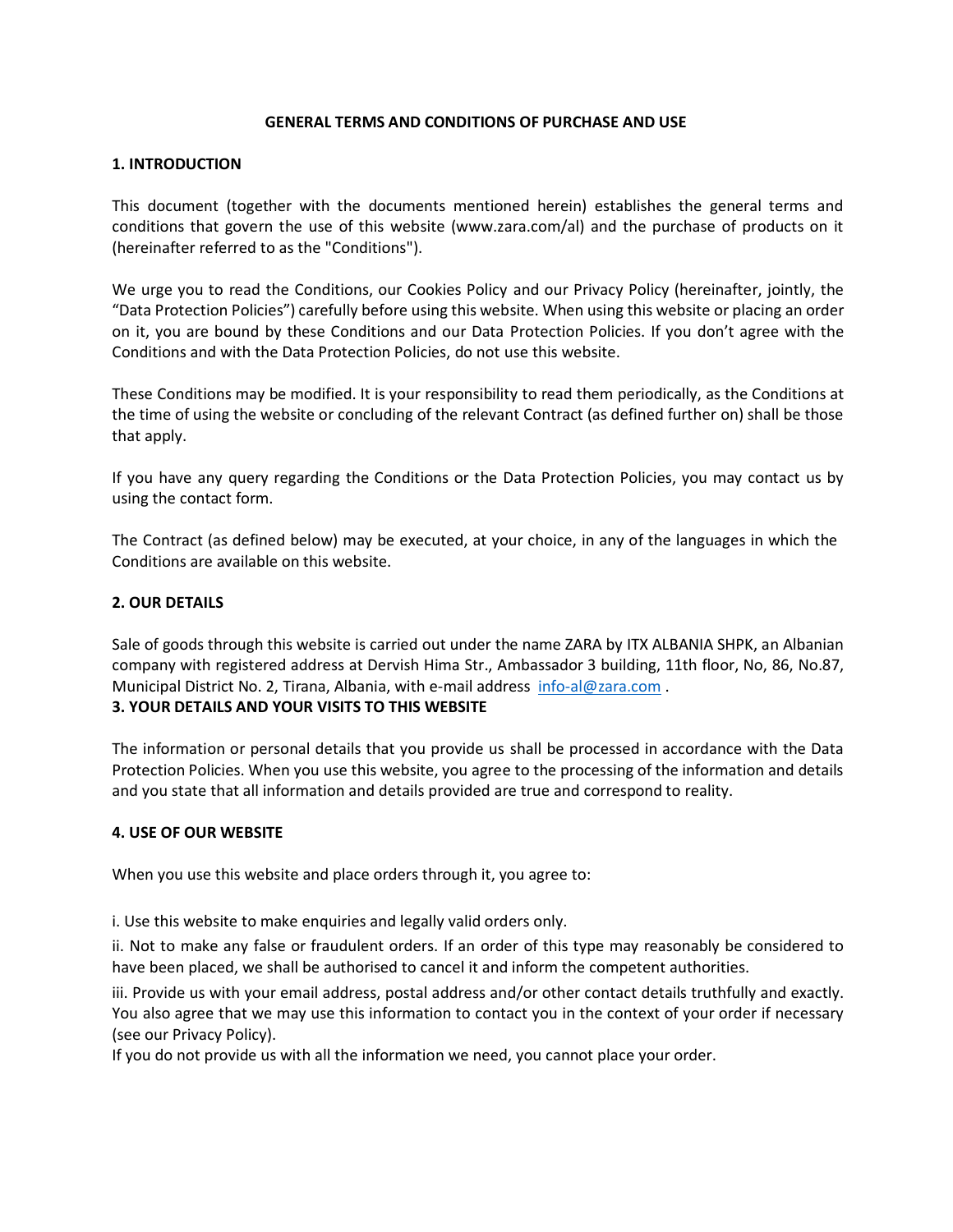When you place an order on this website, you state that you are over the age of 18 and are legally eligible to enter into binding contracts.

### **5. SERVICE AVAILABILITY**

Delivery service for the articles offered on this website is available in Albania only.

## **6. FORMALISING THE CONTRACT**

To place an order, you must follow the online purchasing procedure and click on "Authorise payment". After doing so, you will receive an email confirming receipt of your order (the "Order Confirmation"). You will be informed via email that the order is being sent (the "Shipping Confirmation"). These Conditions and the Contract constitute a written agreement between us. An electronic receipt with the details of your order will also be attached to the Shipping Confirmation (the "electronic receipt").

## **7. TECHNICAL MEANS TO CORRECT ERRORS**

In case you detect that an error occurred when entering your personal data during your registration as a user of this website, you can modify them in the section "My Account".

In any case, you will be able to correct errors related to the personal data provided during the purchase process by contacting the email address [info-al@zara.com](mailto:info-al@zara.com), as well as exercising the right of rectification contemplated in our Privacy Policy. This website displays confirmation boxes in various sections of the purchase process that do not allow the order to continue if the information in these sections has not been correctly provided. Also, this website offers details of all the items you have added to your shopping cart during the purchase process, so that before making the payment, you can modify the details of your order.

If you detect an error in your order after the completion of the payment process, you should immediately contact our customer service, to correct the error.

### **8. AVAILABILITY OF PRODUCTS**

All product orders are subject to availability. Along this line, if there are difficulties regarding the supply of products or there are no more items left in stock, we reserve the right to provide you with information on substitute products of the same or higher quality and value that you may order. If you do not wish to order the substitute products, we will reimburse any amount that you may have paid.

### **9. REFUSAL TO PROCESS AN ORDER**

We reserve the right to remove any product from this website at any time and to remove or modify any material or content from the same. Although we will always do everything possible to process all orders, there may be exceptional circumstances that force us to refuse to process an order after having sent the Order Confirmation. We reserve the right to do so at any time.

We shall not be liable to you or to any third party for removing any product from this website, or for removing or modifying any material or content from the website or not processing an order once we have sent the Order Confirmation.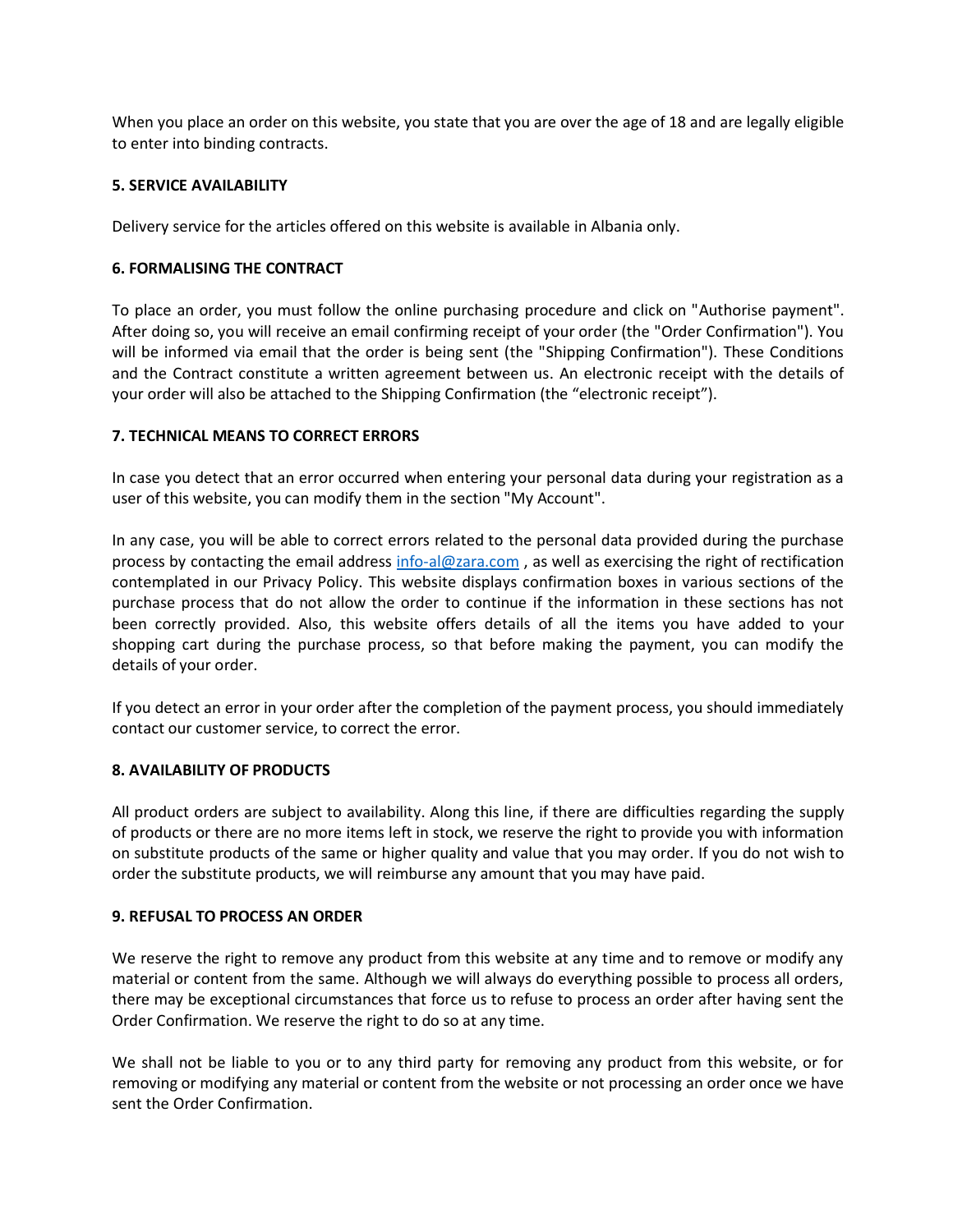#### **10. DELIVERY**

Notwithstanding Clause 8 above regarding product availability and except for extraordinary circumstances, we will endeavor to send the order consisting of the product(s) listed in each Delivery Confirmation prior to the date indicated in the Delivery Confirmation in question or, if no delivery date is specified, in the estimated timeframe indicated when selecting the delivery method and, in any case within a maximum period of 30 days from the date of the Order Confirmation.

Nonetheless, there may be delays for reasons such as the occurrence of unforeseen circumstances or the delivery zone.

If for any reason we are unable to comply with the delivery date, we will inform you of that situation and we will give you the option to continue with the purchase, establishing a new delivery date, or cancel the order with full reimbursement of the amount paid. Keep in mind in any case that we do not make home deliveries on Saturdays, Sundays or bank holidays.

For the purpose of these Conditions, the "delivery" shall be understood to have taken place or the order "delivered" as soon as you or a third party indicated by you acquires physical possession of the goods, which will be evidenced by the signing of the receipt of the order at the delivery address indicated by you.

### **11. INABILITY TO DELIVER**

If it is impossible for us to deliver your order, we will attempt to find a safe place to leave it. If we cannot find a safe place, your order will be returned to our warehouse.

We will also leave a note explaining where your order is located and what to do to have it delivered again. If you will not be at the place of delivery at the agreed time, we ask you to contact us to organize delivery on another day.

If after 30 days from the date your order is available for delivery, the order could not be delivered for reasons not attributable to us, we shall assume that you wish to cancel the Contract and it will be terminated. As a result of the termination of the Contract, we will return to you all payments received from you, including delivery charges (except for any additional charges resulting from your choice of any delivery method other than the ordinary delivery method that we offer) without any undue delay, and at any rate, within 14 days of the date on which this Contract has been terminated.

Please keep in mind that transport derived from the termination of the Contract may have an additional cost which we will be entitled to pass on to you.

### **12. TRANSMISSION OF RISK AND OWNERSHIP OF THE PRODUCTS**

The products shall be under your responsibility from the moment of delivery to you as outlined in Clause 10 above.

You will take ownership of the products when we receive full payment of all amounts due, including delivery charges, or at the moment of delivery (as defined in Clause 10 above), if that were to take place at a later time.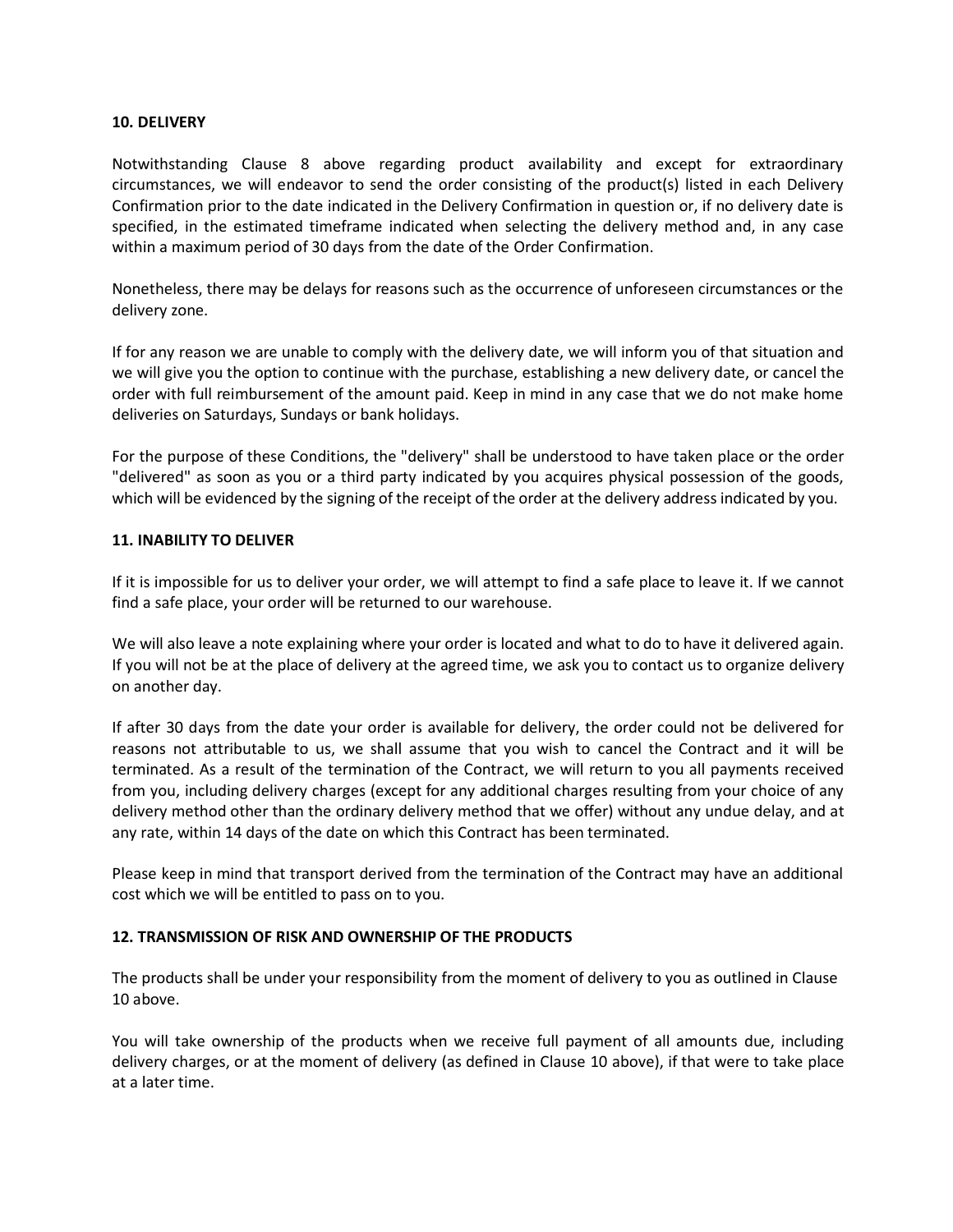#### **13. PRICE AND PAYMENT**

The price of the products will be as stipulated at all times on our website, except in the case of an obvious error. Although we make every effort to ensure that the prices featured on the website are correct, error may occur. If we discover an error in the price of any of the products that you have ordered, we will inform you as soon as possible and give you the option of confirming your order at the correct price or cancelling it. If we are unable to contact you, the order will be considered cancelled and all amounts paid will be reimbursed to you in full.

We are not obliged to provide you with any product at the incorrect lower price (even when we have sent the Shipping Confirmation ) if the error in the price is obvious and unmistakable and could have reasonably been recognized by you as an incorrect price.

The prices on the website include VAT, but exclude delivery charges, which are added to the total price as indicated in our Shopping Guide (see the section on Delivery Charges).

Prices may change at any time. However, except as stipulated above, the changes shall not affect the orders for which we have sent an Order Confirmation.

Once you have selected all articles that you wish to buy, they will be added to your basket. The next step will be to process the order and make the payment. To that end, you must follow the steps of the purchase process, indicating or verifying the information requested in each step. Furthermore, throughout the purchase process, before payment, you can modify the details of your order. You are provided with a detailed description of the purchase process in the Shopping Guide. Also, if you are a registered user, a record of all the orders placed by you is available in "My Account" area.

You may use, as payment method, the following cards: Visa and MasterCard. Furthermore, you can pay for your order to the courier in cash (Payment on Delivery) when the order is delivered. Also, you can pay all or part of the price of your purchase with a gift card or a voucher of Zara issued by ITX ALBANIA SHPK..

To minimise the risk of non-authorised access, your credit card details will be encrypted. Once we receive your order, we request a pre-authorisation on your card to ensure that there are sufficient funds to complete the transaction. The charge on your card will be made at the time your order leaves our warehouse.

When you click "Authorise payment", you are confirming that the credit card is yours or you are the rightful holder of gift card or the voucher.

Credit cards are subject to verification and authorisation by the card issuing entity. If the entity does not authorise the payment, we shall not be liable for any delay or failure to deliver and we will be unable to conclude any Contract with you.

### **14. VALUE ADDED TAX**

Pursuant to the prevailing rules and regulations in force, all purchases done through the website are subject to Value Added Tax (VAT).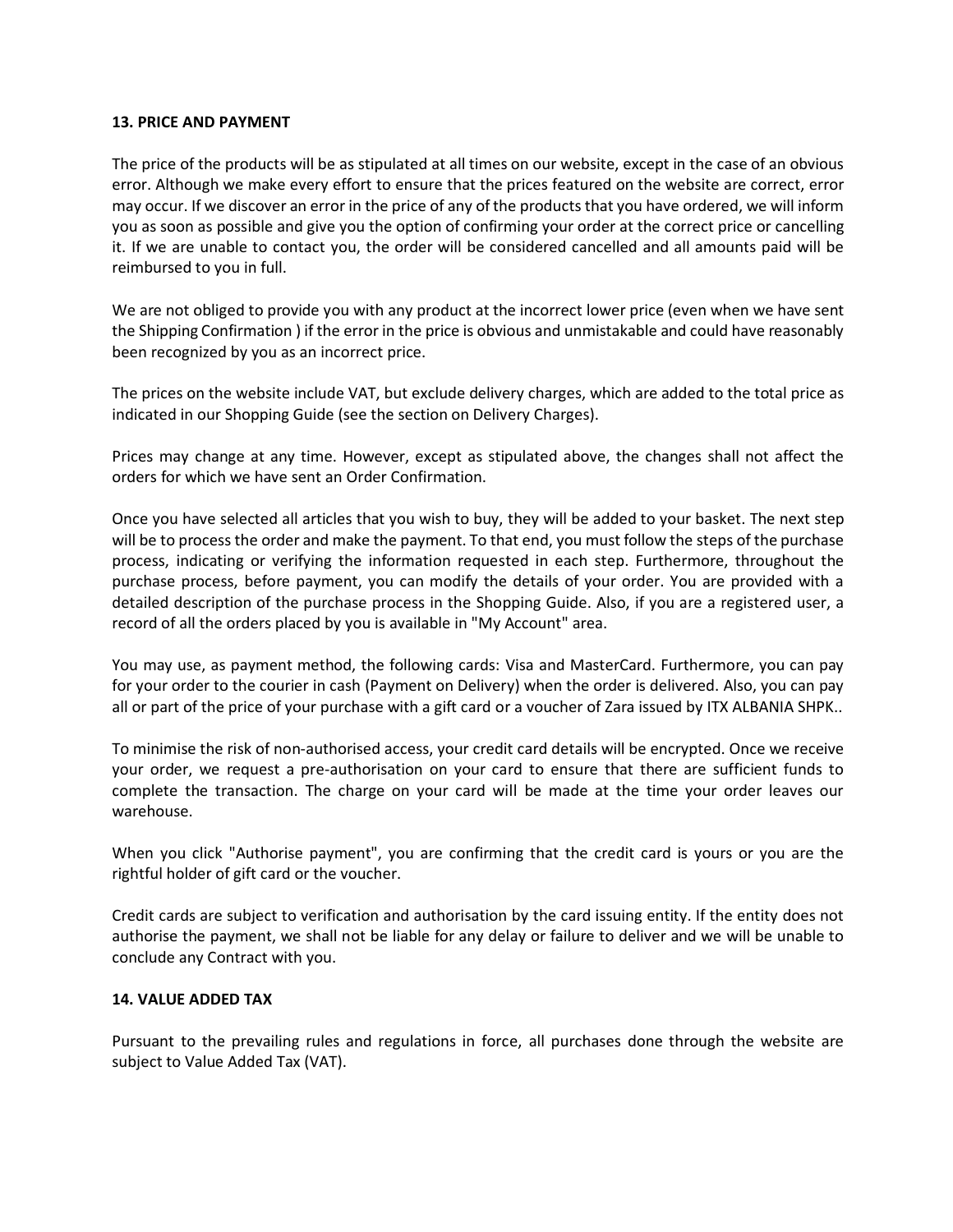#### **15. EXCHANGE/RETURN POLICY**

#### **15.1 Statutory right of withdrawal**

#### Right of withdrawal

If you are contracting as a consumer, you have the right to withdraw from the Contract, within 14 days, without giving any reason.

The withdrawal period will expire after 14 days from the day on which you acquire, or a third party other than the carrier and indicated by you acquires, physical possession of the goods or in case of multiple goods in one order delivered separately, after 14 days from the day on which you acquire, or a third party other than the carrier indicated by you acquires, physical possession of the last good ordered in one order.

To exercise the right of withdrawal, you may notify us at ZARA, at the address Dervish Hima Str., Ambassador 3 building, 11th floor, No, 86, No.87, Municipal District No. 2, Tirana, Albania , by sending an email to [info-al@zara.com](mailto:info-al@zara.com) or by writing to our contact form, of your decision to withdraw from this contract by an unequivocal statement (example: a letter sent by post or email or email). You may use the model withdrawal form as set out in the Annex, but it is not obligatory.

To meet the withdrawal deadline, it is sufficient for you to send your communication concerning your exercise of the right of withdrawal before the withdrawal period has expired.

#### Effects of withdrawal

If you decide to withdraw from this Contract, we will return to you all payments received from you, including delivery charges (except for any additional charges resulting from your choice of any delivery method other than the ordinary delivery method that we offer and additional charges of returns by courier) without any undue delay, and at any rate, within 14 days of the date on which this Contract has been terminated. You shall bear only costs of returning the goods as stated in section 15.3 of these Conditions. We will carry out such reimbursement using the same means of payment as you used for the initial transaction, unless you have expressly agreed otherwise. As an exception, in case you have made a payment in cash (Payment on Delivery) to the courier upon delivery the method of reimbursement will depend on the chosen method of return of goods - in case you choose return in an Zara store, the funds will also be returned in cash, while in case of return of goods by a courier, or in case return to drop point the funds will be reimbursed to your bank account. By concluding the purchase agreement, in accordance with these Conditions, and accepting these Conditions, you agree to this method of reimbursement in the event of withdrawal. In any event, you will not incur any charges as result of such reimbursement. Notwithstanding the foregoing, we may withhold reimbursement until we have received the goods back or you have supplied evidence of having sent back the goods, whichever is the earliest.

You shall send back or deliver the goods or hand them over to us at any ZARA store in Albania without undue delay and in any event not later than 14 days from the day on which you communicate your withdrawal from this Contract to us. The deadline is met if you send back the goods before the period of 14 days has expired.

You are only liable for any diminished value of the goods resulting from handling other than what is necessary to establish the nature, characteristics and functioning of the goods.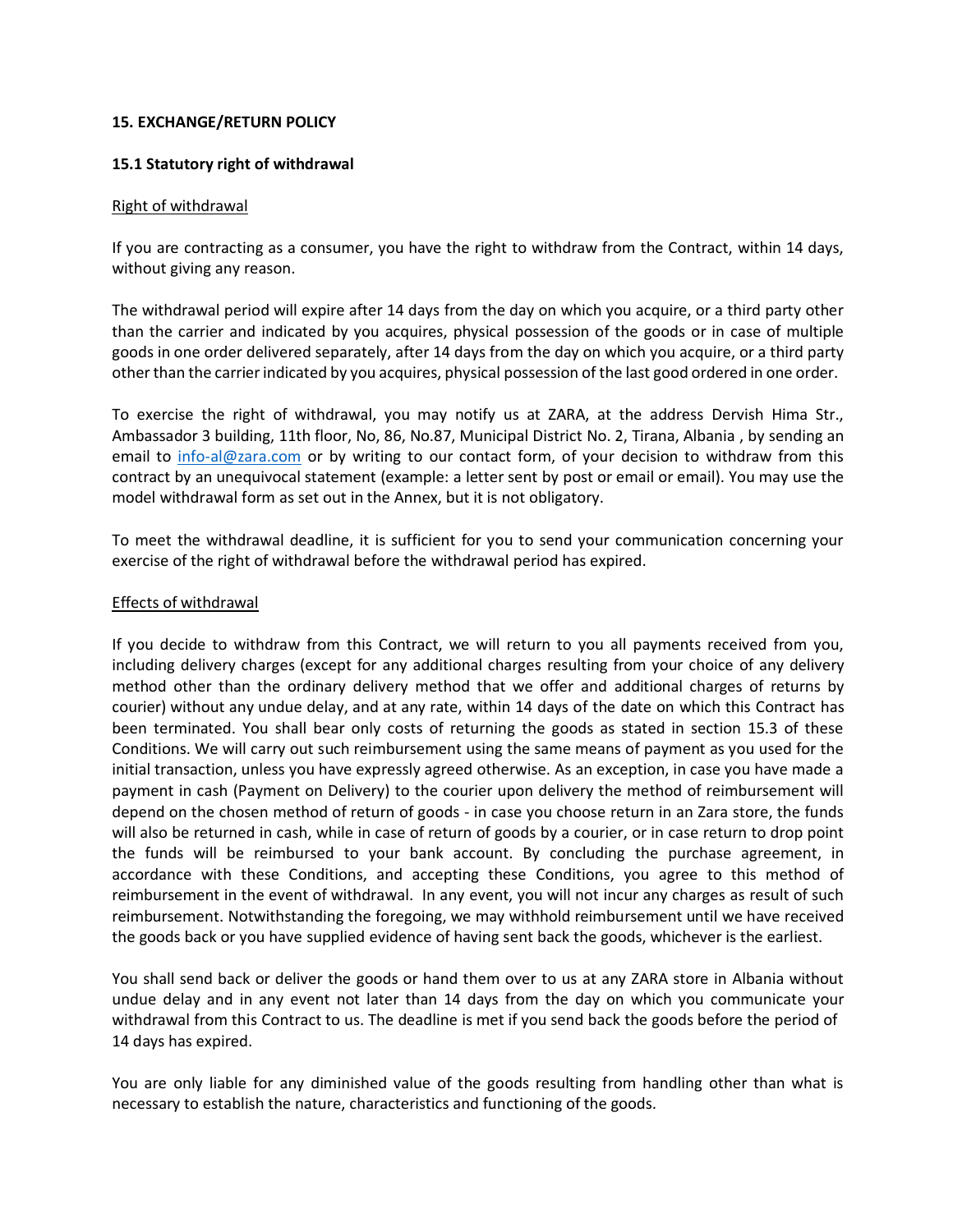### **15.2 Contractual right of withdrawal**

In addition to the statutory right to cancel for consumers, mentioned in Clause 15.1 above, we grant you a period of 30 days from the date of delivery of the products to return the products (except those mentioned in Clause 15.3 below, for which the right to cancel is excluded).

The return of the gift card is also governed by the Terms of Use of the Gift Card.

In case you return the goods within the contractual term of the right of withdrawal after the statutory period has expired, you will only be reimbursed with the amount paid for said products. Delivery charges will not be reimbursed.

You may exercise your contractual right of withdrawal in accordance with the provision of Clause 15.1 above. However, should you inform us about your intention of withdrawing from the Contract after the legal term for withdrawal, you shall, in any case, hand the goods over to us within the 30 day term as from the Delivery Confirmation.

#### **15.3 Common provisions**

You shall not have the right to withdraw from the Contract when it is for the delivery of any of the following Products:

i. Customised items

ii. Music CDs/DVDs without their original wrapping.

iii. Sealed goods which are not suitable for return due to hygiene reasons and where unsealed after delivery.

Your right to cancel the Contract shall apply exclusively to the products that are returned in the same condition in which you received them. No reimbursement will be made if the product has been used once it has been opened, for products that are not in the same condition as when they were delivered or if they have been damaged, so take care of the products(s) while in your possession. Please return the products using or including all their original packaging, instructions and other documents, if any, accompanying the products. In any case, you must send the product to be returned together with the receipt that you received when the product was delivered. You will find a summary on exercising this cancellation right when you receive the order.

The return of the gift card is also governed by the Terms of Use of the Gift Card.

Upon cancellation, the respective products shall be returned as follows:

### (i) Returns at any ZARA store:

You may return any product to any ZARA store in the country where your product was delivered which has the same section as the product you wish to return belongs to. In such case, you should go to the store and present the product with the receipt you were given upon the delivery of the product. You shall bear only your directs costs of returning the goods, i.e. bus tickets, gasoline costs etc.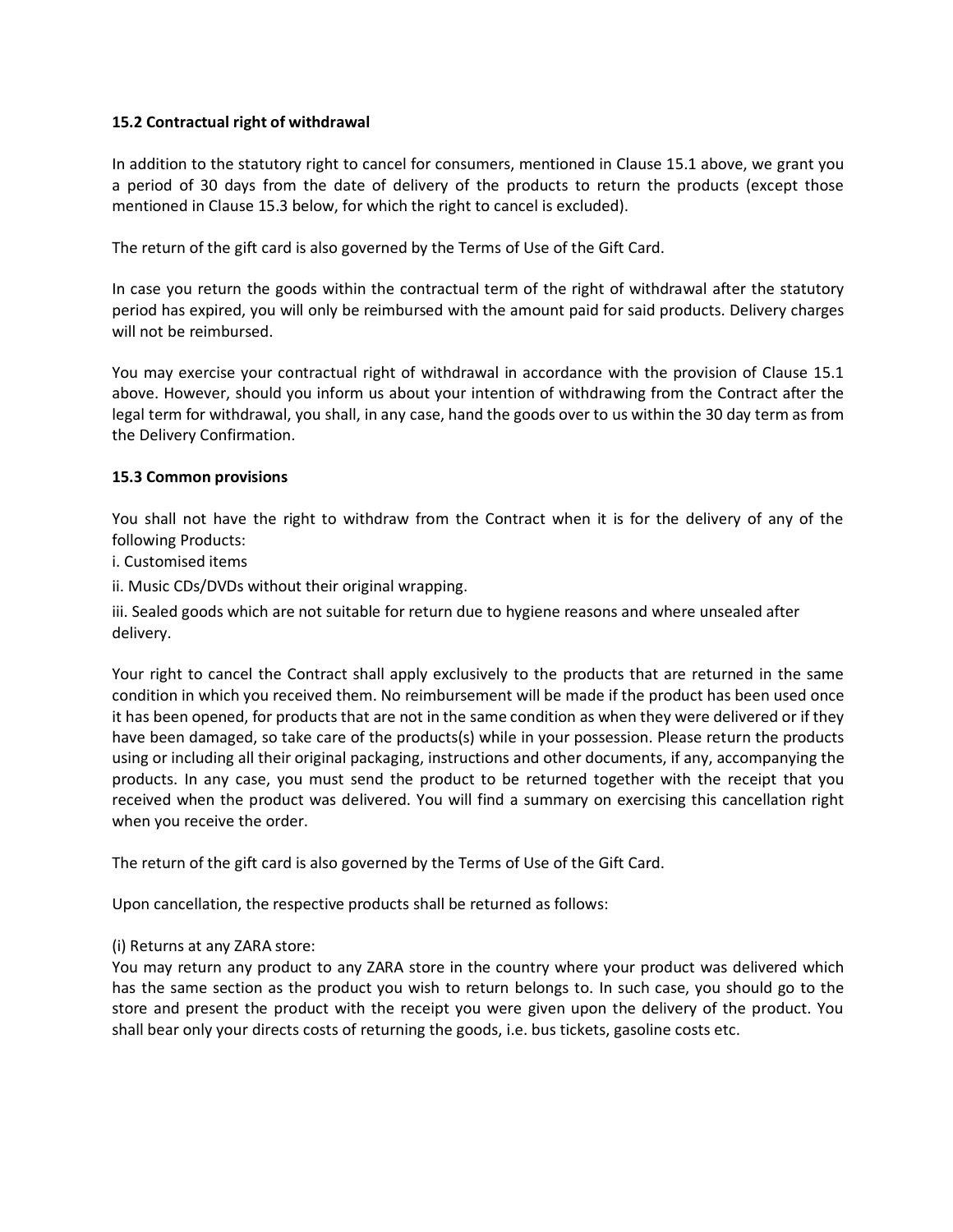(ii) Returns by Home collection:

When returning the product(s) by courier arranged by us, you should contact us through our web form to arrange for the product to be collected at your home. You should send the product in its original packaging and follow the directions on the "RETURNS" section of this website. You shall bear directs costs of using this option in amount listed in "RETURNS" section of this website. The respective amount will be set off against the amount that we are obliged to reimburse you as effect of your withdrawal.

### (iii) Returns to Drop Point

In order to do this, you should access the "My Account > Orders and returns" section of the website, and follow the steps provided. You must send the item in the same package that you received it, and follow the directions on the "Returns" section of this website. If you have any questions, please contact us on the live webchat available 24/7 via our website. You shall bear only your directs costs of returning the goods, i.e. bus tickets, gasoline costs etc.

Please note that, following delivery of the order, if you exercise the legal or contractual right of withdrawal and you arrange for the transport of the returned goods yourself, without that service having being offered by us, we cannot assume the risk on the return package when it refers to causes not attributable to ZARA.

Likewise, please be reminded that you will be responsible for the contents of the return package when you use any of the return options offered by ZARA. In the event that there is an error in the contents of the return package not attributable to ZARA, we will be entitled to pass on to you the pertaining costs if we can manage the return of the package to your attention.

In any case, nothing in this clause will affect your statutory rights.

After examining the article, we will inform you of whether you have the right to reimbursement of the amounts paid. Delivery charges will be reimbursed when the right of withdrawal is exercised within the statutory period and all relevant goods are returned. The refund will be paid as soon as possible and, in all cases, within 14 days from the date on which you notified us of your intention to cancel.

Notwithstanding the foregoing, we may withhold reimbursement until we have received the goods back or you have supplied evidence of having sent back the goods, whichever is the earliest. The refund will be paid using the same payment means you used to pay for your purchase, except in case you have made a payment in cash (Payment on Delivery) to the courier upon delivery (see the section on *Effects of withdrawal*).

You shall assume the cost and risks of returning the products to us, as indicated above.

If you have any questions, you can contact us on our contact form.

# **15.4 Returns of defective products**

If you think that at the moment of delivery the product is not as stipulated in the Contract, you must contact us immediately on our contact form, providing the product details and the damage sustained.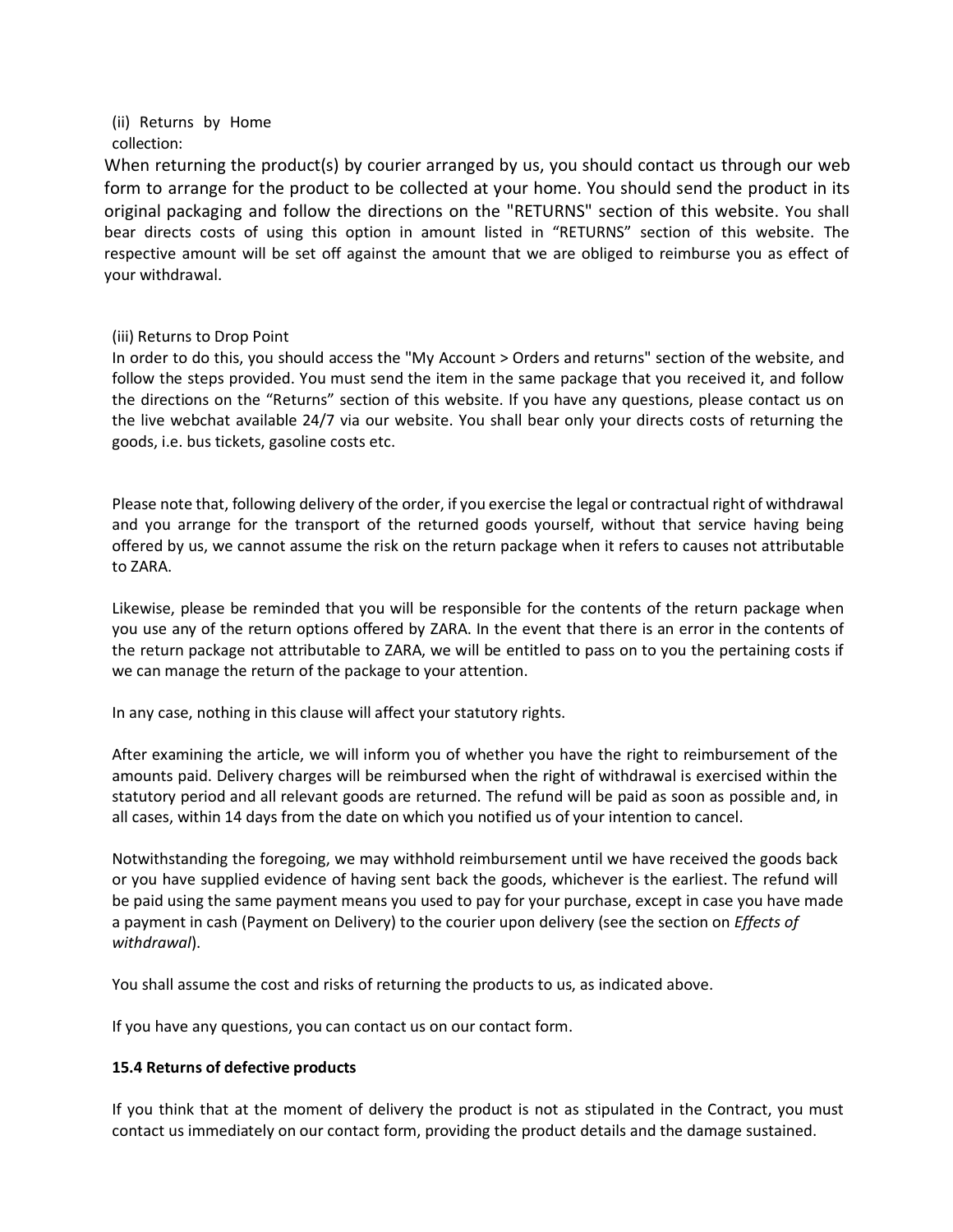You must return the product to the address indicated on the receipt that you receive with the product when it is delivered, at any ZARA store in Albania, or giving it to the courier that we send to your home.

We will carefully examine the returned product and will notify you by email within a reasonable period if the product may be exchanged or whether you have a right for a refund (as appropriate). The refunding or replacement of the article shall take place as soon as possible and in all cases within 14 days from the date on which we send you an email confirming that the refund or replacement of the product is going ahead.

If a defect or damage is confirmed on the returned products, we will give you a complete refund including the charges you have accrued of delivery and return. The refund will always be paid using the same payment means you used to pay for your purchase.

All rights recognised in current legislation shall be, in any case, safeguarded.

### **16. LIABILITY AND WAIVING LIABILITY, STATUTORY CONSUMER RIGHTS**

Unless otherwise indicated expressly in these Conditions and to the extent legally allowed, our liability regarding any product acquired on our website shall be limited strictly to the price of purchase of said product.

Notwithstanding the above, our liability shall not be waived nor limited in the following cases:

- i. in case of death or personal harm caused by our negligence;
- ii. in case of fraud or fraudulent deceit; or

iii. in any case in which it were illegal or illicit to exclude, limit or attempt to exclude or limit our liability.

Notwithstanding the paragraph above, and to the extent legally allowed, and unless these Conditions indicate otherwise, we shall not accept any liability for the following losses, regardless of their origin: i. loss of income or sales;

- ii. operating loss;
- iii. loss of profits or contracts;
- iv. loss of forecast savings;
- v. loss of data; and
- vi. loss of business or management time.

Due to the open nature of this website and the possibility of errors in storage and transmission of digital information, we do not warrant the accuracy and security of the information transmitted or obtained by means of this website, unless otherwise indicated expressly on this website.

All product descriptions, information and materials shown on this website are provided "as is", with no express or implied warranties on the same, except those legally established. In this sense, if you are contracting as a consumer or user, we are obliged to deliver goods that are in conformity with the Contract, being liable to you for any lack of conformity which exists at the time of delivery. It is understood that the goods are in conformity with the Contract if they: (i) comply with the description given by us and possess the qualities that we have presented in this website; (ii) are fit for the purposes for which goods of this kind are normally used; (iii) show the quality and performance which are normal in goods of the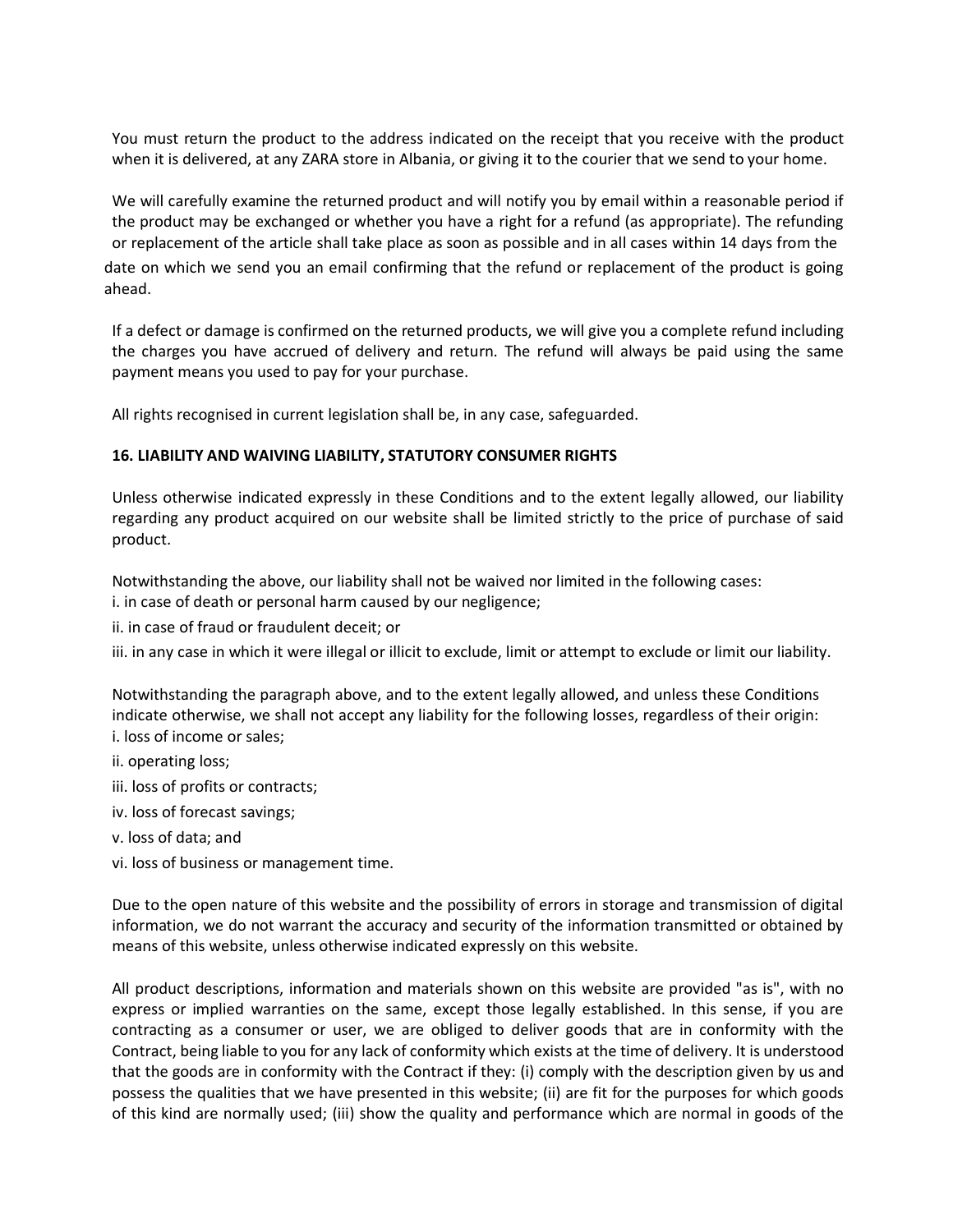same type and which can reasonably be expected. To the extent permitted by law, we exclude all warranties, except those that may not be excluded legitimately.

### **17. INTELLECTUAL PROPERTY**

You recognise and agree that all copyright, registered trademarks and other intellectual property rights on all materials or contents provided as part of the website belong to us at all times or to those who grant us the licence for their use. You may use said material only to the extent that we or the usage licencers authorise expressly. This does not prevent you from using this website to the extent necessary to copy the information on your order or contact details.

### **18. VIRUSES, PIRACY AND OTHER COMPUTER ATTACKS**

You must not make undue use of this website by intentionally introducing viruses, Trojans, worms, logic bombs or any other software or technologically damaging or harmful material. You shall not attempt to make unauthorised access to this website, the server on which the site is hosted or any server, computer or database related to our website. You undertake not to attack this website through any attack of denial of service or an attack of distributed denial of service.

Failure to comply with this Clause shall be considered an infraction as defined under the applicable regulations. We will report any failure to comply with this regulation to the corresponding authorities and we will co-operate with them to determine the identity of the attacker. Likewise, in the event of failure to comply with this Clause, authorisation to use this website shall be suspended immediately. We shall not be held liable for any damage or harm resulting from a denial of service attack, virus or any other software or technologically damaging or harmful material that may affect your computer, IT equipment, data or materials as a result of using this website or downloading content from the same or those to which this site redirects you.

### **19. LINKS FROM OUR WEBSITE**

If our website contains links to other websites and third-party materials, said links are provided for information purposes only and we have no control whatever over the content of those websites or materials. Accordingly, we shall not accept any liability for any damage or harm deriving from their use.

### **20. WRITTEN COMMUNICATION**

The applicable regulations require that some of the information or notifications that we send to you be in written form. By using this website, you agree that most of the communication with us will be electronic. We will contact you by email or we will provide you information by posting alerts on this website. For contractual purposes, you agree to use this electronic means of communication and accept that all contracts, notifications, information and other communication that we send you electronically complies with the legal requirements of providing it in writing. This condition will not affect your statutory rights.

## **21. NOTIFICATIONS**

The notifications that you send us must be sent preferably through our contact form. Pursuant to the provisions in Clause 22 above and unless otherwise stipulated, we may send you notifications either by email or to the postal address you provided us when placing an order.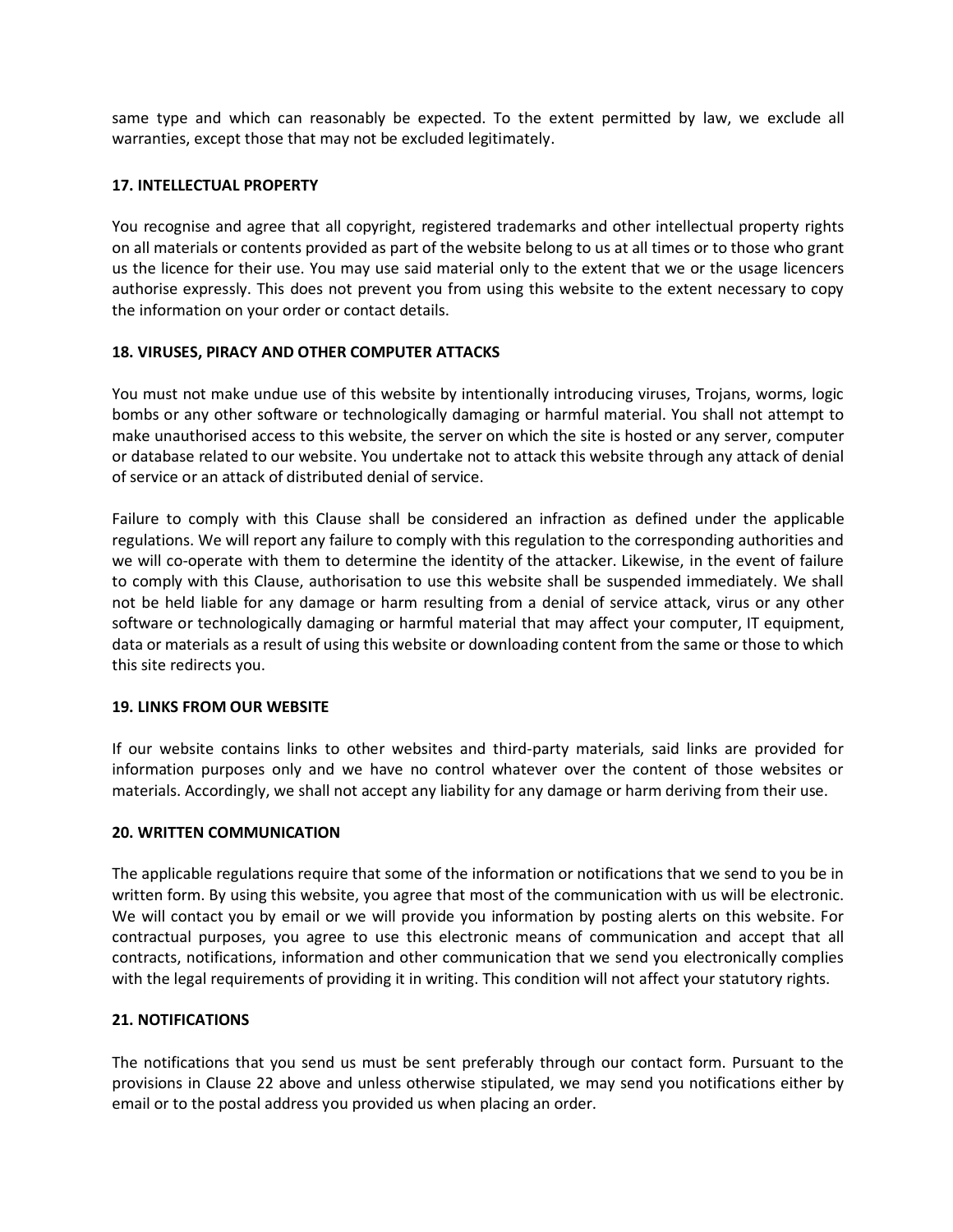It is understood that notifications will be received and acted upon as soon as they are posted on our website, 24 hours after they have been sent by email or three days after the postage date on any letter.

As proof that the notification has been sent it shall be sufficient to prove, in the case of a letter, that it was correctly addressed, that the correct postage was paid and that it was duly delivered to the post office or to a mail box; in the case of an email, that the notification was sent to the email address specified by the recipient.

## **22. TRANSFER OF RIGHTS AND OBLIGATIONS**

The Contract is binding for both Parties, as well as for our respective successors, transferees and heirs. You may not transmit, cede, levy or in any other way transfer a Contract or any of the rights or obligations derived from the same, without having obtained our written consent in advance.

We may transmit, cede, levy, subcontract or in any other way transfer a Contract or any of the rights or obligations derived from the same, at any time during the life of the Contract. To avoid any doubt, said transmissions, cessions, levies or other transfers shall not affect the rights that, as applicable, you have as a consumer recognised by law or cancel, reduce or limit in any way the express and tacit warranties that we may have given you.

## **23. EVENTS BEYOND OUR CONTROL**

We will not be liable for any non-compliance or delay in compliance with any of the obligations we assume under a Contract when caused by events that are beyond our reasonable control ("Force Majeure").

Force Majeure shall include any act, event, failure to exercise, omission or accident that is beyond our reasonable control, including, among others, the following:

i. Strike, lockout or other forms of protest.

ii. Civil unrest, revolt, invasion, terrorist attack or terrorist threat, war (declared or not) or threat or preparation for war.

iii. Fire, explosion, storm, flood, earthquake, collapse, epidemic or any other natural disaster.

iv. Inability to use trains, ships, aircraft, motorised transport or other means of transport, public or private.

v. Inability to use public or private telecommunication systems.

vi. Acts, decrees, legislation, regulations or restrictions of any government or public authority.

vii. Strike, failure or accident in maritime or river transport, postal transport or any other type of transport.

It shall be understood that our obligations deriving from Contracts are suspended during the period in which Force Majeure remains in effect and we will be given an extension of the period in which to fulfil these obligations by an amount of time equal to the time that the situation of Force Majeure lasted. We will provide all reasonable resources to end the situation of Force Majeure or to find a solution that enables us to fulfil our obligations by virtue of the Contract despite the situation of Force Majeure.

# **24. WAIVING RIGHTS**

The lack of requirement on our part for strict compliance on your part with any of the obligations assumed by you by virtue of a Contract or of these Conditions or a lack of exercising on our part of the rights or actionsthat correspond to us by virtue of this Contract or of the Conditions shall not constitute the waiving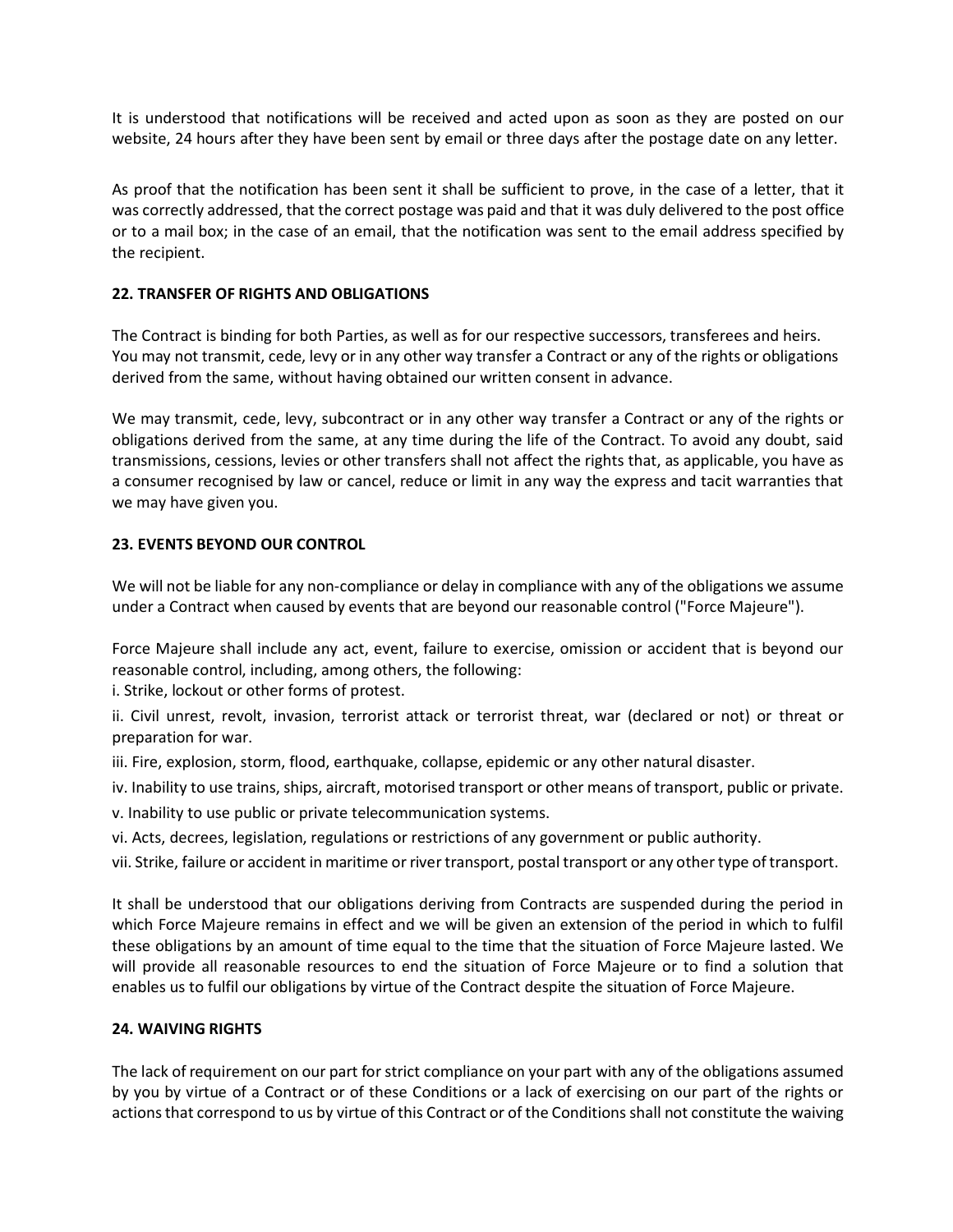or limitation of said rights or actions, nor exonerate you from fulfilling said obligations.

The waiving on our part of a specific right or action shall not constitute the waiving of other rights or actions derived from the Contract or from the Conditions.

The waiving on our part of any of these Conditions or of the rights or actions derived from the Contract shall not take effect unless expressly stipulated that it is a waiving of rights and is formalised and notified to you in accordance with the provisions of the Notifications section above.

### **25. PARTIAL ANNULMENT**

Should any of these Conditions or any provision of a Contract be declared null and void by firm resolution from the corresponding authority, the remaining terms and conditions shall remain in effect without being affected by said declaration of annulment.

#### **26. ENTIRE CONTRACT**

These Conditions and any document referenced in the same constitute the Entire Contract between the Parties as regards the purpose of the same, replacing any previous pact, agreement or promise made between the Parties verbally or in writing.

The Parties acknowledge that we have agreed to enter into the Contract without depending on any declaration or promise made by the other Party or that could have been inferred from any statement or document in the negotiations entered into by the two Parties prior to said Contract, except those expressly mentioned in these Conditions.

Neither Party shall take any action regarding any untrue statement made by the other Party, verbally or in writing, prior to the date of the Contract (unless said untrue statement was made fraudulently). The only action that may be taken by the other Party shall be due to breach of contract in accordance with the provisions of these Conditions.

### **27. OUR RIGHT TO MODIFY THESE CONDITIONS**

To the extent the law allows, we have the right to review and modify these Conditions at any time. You are subject to the policies and Conditions in effect at the moment in which you use this website or place each order, except when by law or decision of governmental entities we must make changes retroactively to said policies, Conditions or Privacy Policy. In this case the possible changes will also affect orders made previously by you.

### **28. APPLICABLE LEGISLATION AND JURISDICTION**

The use of our website and the product purchase contracts through said website shall be governed by the Albanian legislation, with the exclusion of Convention on the international sale of goods, ratified by law no. 10092, dated 09.03.2009.

Any controversy that arises or is related to the use of the website or said contracts shall be subject to the non-exclusive jurisdiction of the Albanian courts.

If you are entering into the contract as a consumer, nothing in this Clause shall affect the statutory rights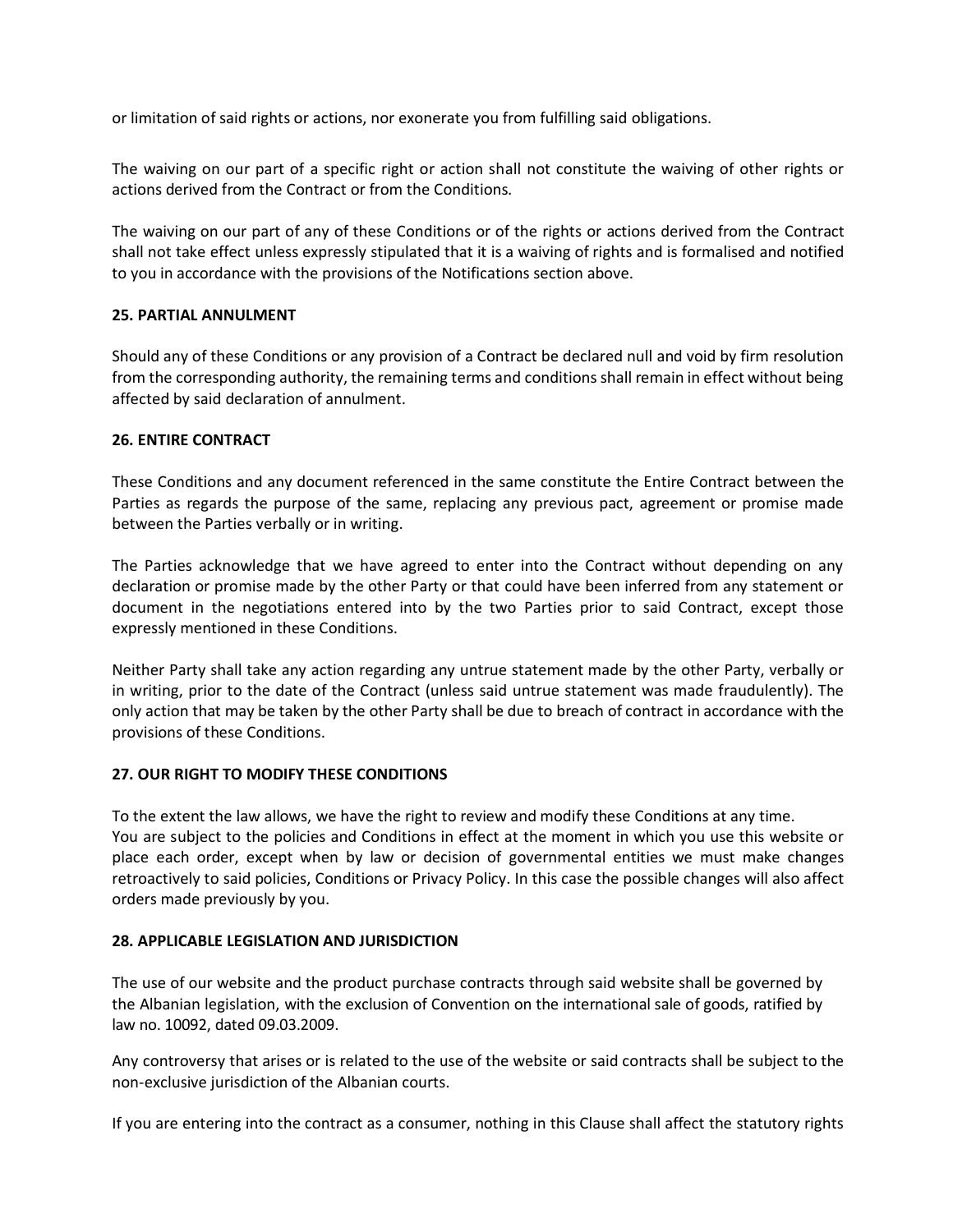you have, as recognised in any applicable legislation in this area.

#### **29. COMMENTS AND SUGGESTIONS**

Your comments and suggestions are always welcome. Please send any comments and suggestionsthrough our contact form.

Moreover, there are official claim forms available to consumers and users. Those can be requested through the contact form.

Last update: 15/03/2022